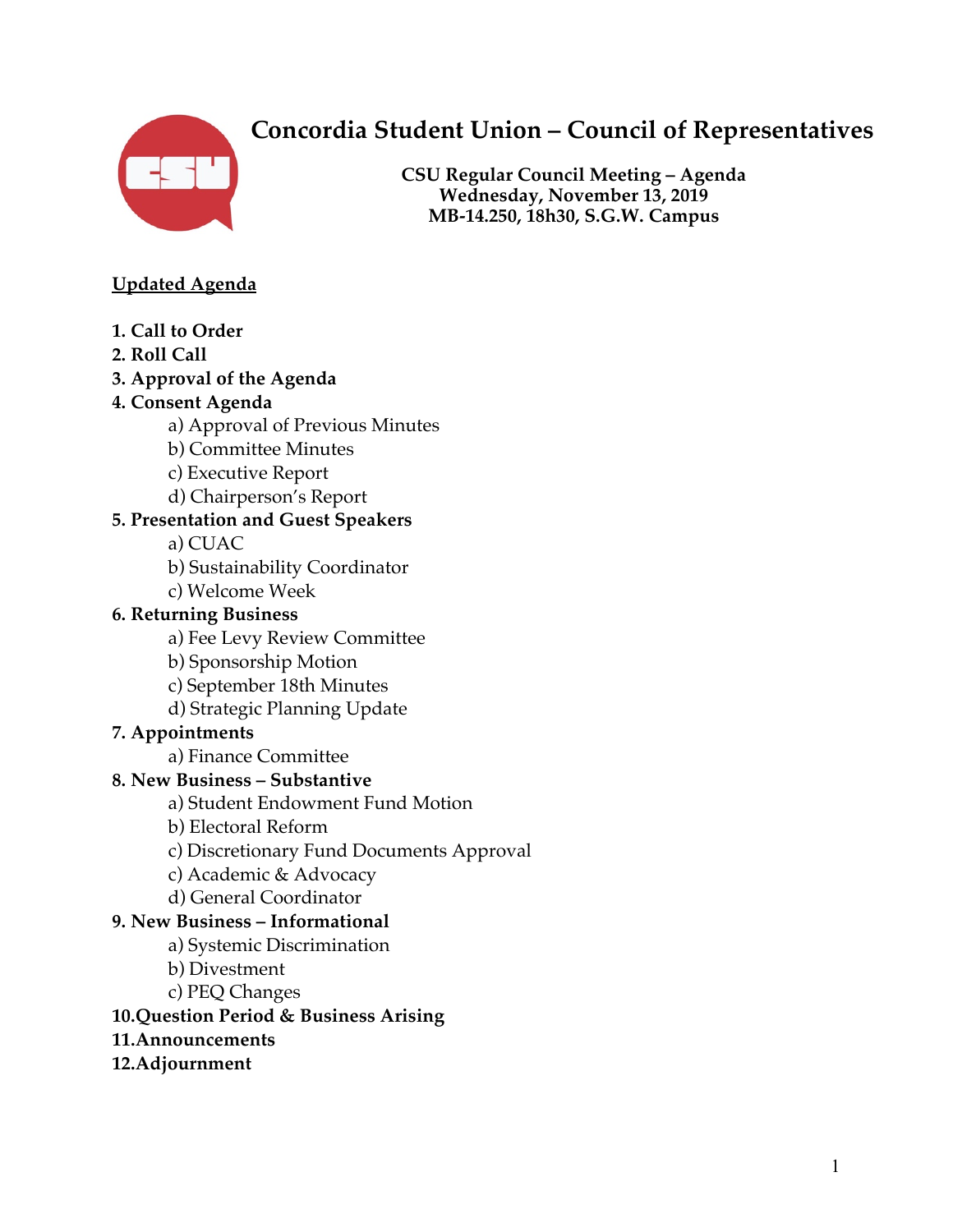## **1. CALL TO ORDER**

Meeting is called to order at **18h53**.

**We would like to begin by acknowledging that Concordia University is located on unceded Indigenous lands. The Kanien'kehá:ka Nation is recognized as the custodians of the lands and waters on which we gather today. TiohEá:ke/Montreal is historically known as a gathering place for many First Nations. Today, it is home to a diverse population of Indigenous and other peoples. We respect the continued connections with the past, present, and future in our ongoing relationships with Indigenous and other peoples within the Montreal community.**

### **2. ROLL CALL**

**Council Chairperson:** Caitlin Robinson **Council Minute Keeper:** S Shivaane

**Executives present for the meeting were**: Patrick Quinn (Academic & Advocacy Coordinator), Isaiah Joyner (External & Mobilization Coordinator), Désirée Blizzard (Finance Coordinator), Chris Kalafatidis (General Coordinator), Marin Algattus (Internal Affairs Coordinator), Celeste-Melize Ferrus (Loyola Coordinator), Eduardo Malorni (Student Life Coordinator).

**Councilors present for the meeting were:** Hannah Jamet-Lange (Arts & Science), Ahmadou Sakho (Arts & Science), Elias Huckel-Fidalgo (Arts & Science), Victoria Pesce (John Molson School of Business), Salman Fahim Syed (Gina Cody School of Engineering & Computer Science), Naomi Barney Purdie (Arts & Science), Leigh Kusaj (Arts & Science), Amman Houara (Arts & Science), Christiane Sakr (Arts & Science), Elizabeth Tasong (Arts & Science), Esther Morand (Arts & Science), Arad Andrew Banis (John Molson School of Business), Maha Siddiqui (Arts & Science), Jarrad Haas (Fine Arts).

#### **Executives absent for the meeting were: -**

**Councilors absent for the meeting were:** James Hanna (Gina Cody School of Engineering & Computer Science)

**Maha Siddiqui** moves to excuse **Jarrad Haas** and **James Hanna**. Seconded by **Amman Houara**.

**Chairperson:** Reminder to keep council elections-free.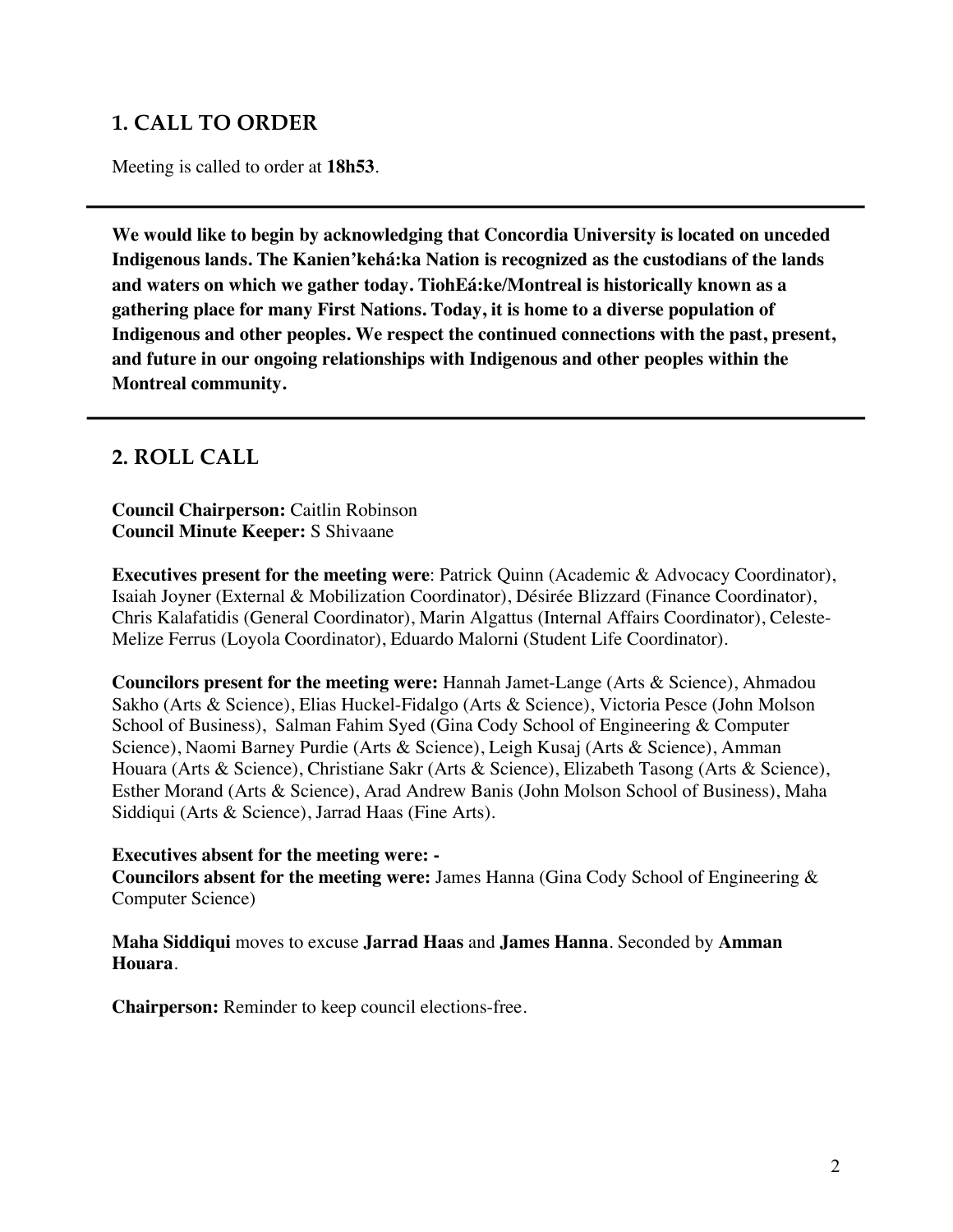## **3. APPROVAL OF THE AGENDA**

**Hannah Jamet-Lange** moves to pull Academic & Advocacy report.

**Celeste-Melize Ferrus** moves to shift CUAC presentation up and add Discretionary Funds Document Approval.

**Maha Siddiqui** moves to introduce Electoral Reform motion.

**Maha Siddiqui** moves to approve agenda. Seconded by **Naomi Barney Purdie**.

## **4. PRESENTATION AND GUEST SPEAKERS**

## **a) CUAC**

**Nicholas:** Our main idea for this is to build community. We want to have a key-note speaker to share work in a related field. We would like to request funding. We were invited here fairly last minute so this isn't the latest budget. This will the first year and it's the first of its kind in the region. We want to establish this as an event for communications students to come. We want to add a \$500 honorarium. We are requesting \$1700 from the CSU.

**Arad Andrew Banis:** Which committee funds did you apply to?

**Eduardo Malorni:** They applied to the special projects funding. Esther and Ama wanted to send this to the speakers' series. I suggested we cover the other non-speaker funds. We ended up giving \$100 out of the \$500 they asked for. I would have given all \$500 but the other members aren't here to defend their rejections.

**Maha Siddiqui:** Who grants the speakers' series?

**Eduardo Malorni:** Isaiah.

**Nicholas:** We're here to get speaker funds and we weren't aware this was part of external. My understanding is that council is in charge of that budget line.

**Marin Algattus:** What's the purpose of the conference?

**Nicholas:** It's relatively broad. The focus will be on sustainability and sustainability within communications. The advice we've gotten is to keep it broad because this is the first in the region and we don't want to be exclusive.

**Maha Siddiqui:** Would this be free? Also, will this event only be accessible to Concordia?

**Nicholas:** It will be on a registration basis, with priority to communications student. All university students will be able to come. We're trying to build a broader academic community.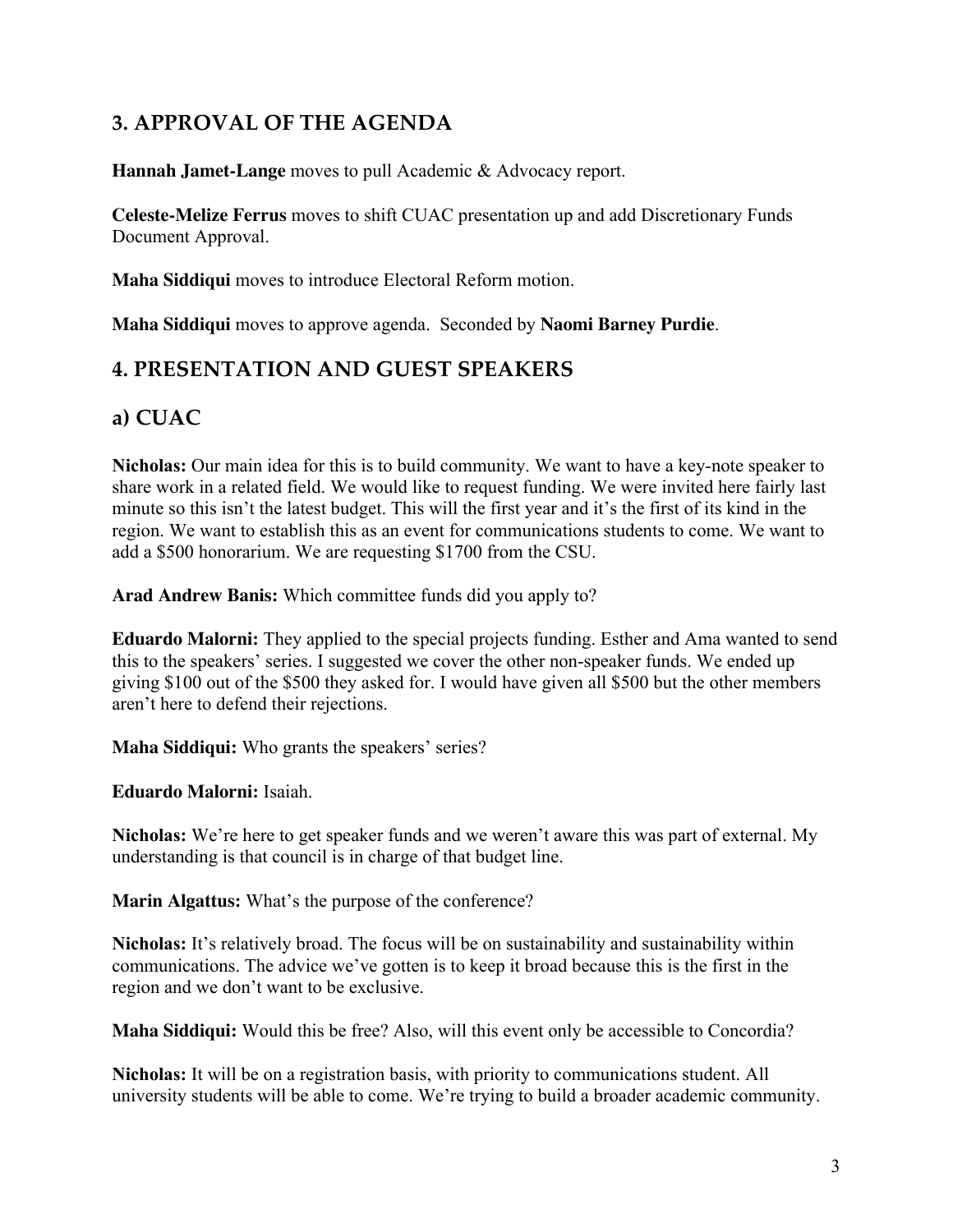**Isaiah Joyner:** I recommend a formal application.

**Nicholas:** It's within our understanding that we can't access that fund.

**Isaiah Joyner:** If you apply to External, we would decide if it comes out of External.

**Hannah Jamet-Lange** moves to refer this to External Committee. Seconded by **Amman Houara**.

**Isaiah Joyner:** They should make a formal application to Externals.

**Naomi Barney Purdie:** They were saying that they can't do that.

**Isaiah Joyner:** They can.

**Hannah Jamet-Lange:** Can we give the money now through that committee?

**Isaiah Joyner:** I'd rather it goes on a committee-level.

**Patrick Quinn:** I recommend this go through committee.

**Nicholas:** We have a time frame. We applied a month and a half ago. When does External meet?

**Isaiah Joyner:** Wednesday.

**Celeste-Melize Ferrus:** I've been wanting to discuss this within Loyola. I'm okay with giving \$350 but we don't have quorum to meet. I'd be interested in doing that now, if possible?

**Arad Andrew Banis:** They're asking for \$1700, which can all come out of External. I'm not sure exactly the point of that.

**Nicholas:** Ideally, we'd prefer it all to come out of out of one budget line.

**Arad Andrew Banis:** How much of the \$1700 can come out of this?

**Nicholas:** Would it be possible for this motion to qualify as a submission?

**Isaiah Joyner:** The money is tied to the Positions Book. You have to outline which position you're meeting.

**Nicholas:** We stated in our presentation we're going off of sustainability. Will that be able to count?

**Maha Siddiqui:** You will still have to submit a formal application, but now External is familiar with this, so it should be faster.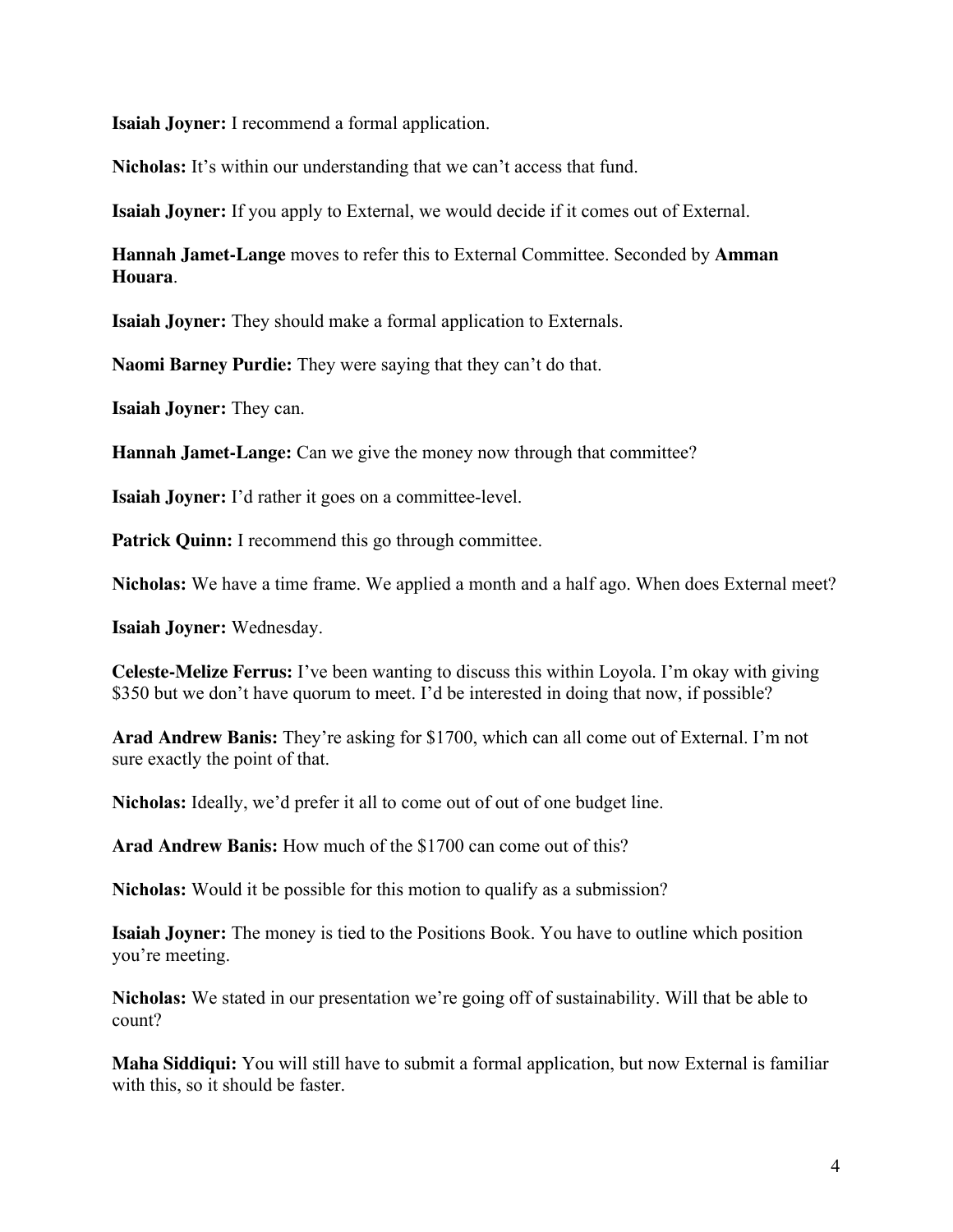**Arad Andrew Banis** calls to question. Carries unanimously.

**Isaiah Joyner:** What was the \$350 referring to?

**Maha Siddiqui:** Loyola.

**Celeste-Melize Ferrus** moves to have \$350 of the total request go to Loyola. Seconded by **Patrick Quinn**.

**Celeste-Melize Ferrus:** We don't get a lot of Loyola-specific requests.

**Arad Andrew Banis** moves to add budgetary nil to the motion. Carries unanimously.

### **b) Sustainability Coordinator**

**Chris Kalafatidis:** As promised, our candidate is here. His name is Jordan. I suggest we go into closed session, invite Jordan to ask questions, and then send him out for us to vote.

**Chris Kalafatidis** moves to enter closed session. Seconded by **Ahmadou Sakho**.

*Council enters closed session.*

*Candidate is invited in for an interview. Candidate leaves.*

**Maha Siddiqui** moves to have 10 speakers with 1 minute speaking time. Seconded. There are oppositions.

**VOTE** For: 5 Opposed: 2 Abstentions: 5 *Motion passes.*

**Arad Andrew Banis** moves to ratify Jordan Fisher as Sustainability Coordinator. Seconded by **Elizabeth Tasong**.

**Naomi Barney Purdie** moves to extend point by 5 minutes. Seconded by **Victoria Pesce**. Opposed by **Ahmadou Sakho**.

**VOTE** For: 9 Opposed: 2 Abstentions: 1 *Motion passes.*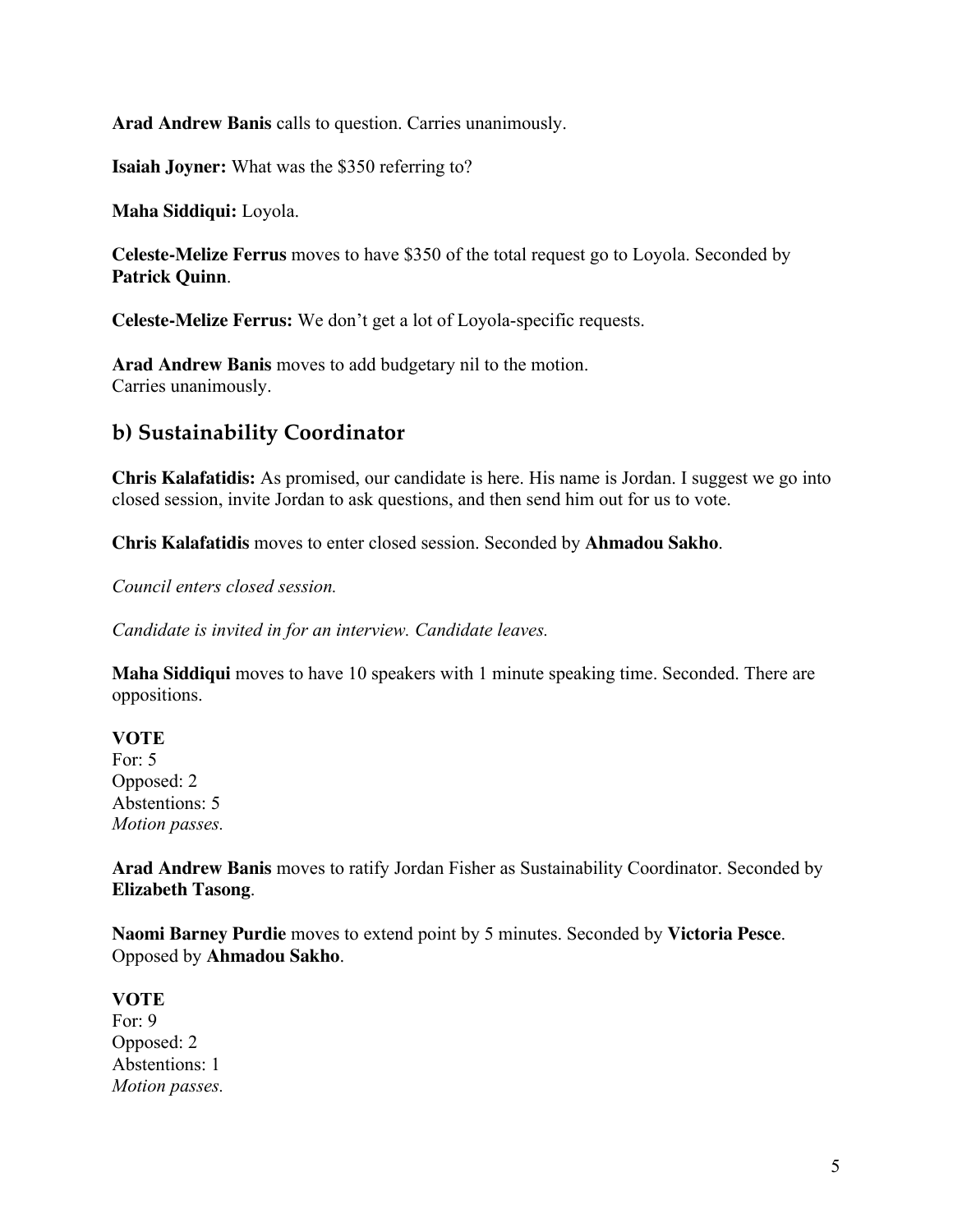**VOTE** For: 2 Opposed: 8 Abstentions: 2 *Motion fails. Jordan is not appointed Sustainability Coordinator.*

**Ahmadou Sakho** moves that council recommends to the General Coordinator to present two additional candidates and Jordan Fisher to Council at the next Regular Council Meeting on November 27. Seconded by **Salman Fahim Syed**.

**Ahmadou Sakho** moves to extend by 1 minute. Seconded by **Elizabeth Tasong**.

**VOTE** For: 12 Opposed: 0 Abstentions: 0 *Motion passes.*

**Isaiah Joyner** moves to go into open session. Seconded by **Elizabeth Tasong**.

*Council is now in open session.*

**Naomi Barney Purdie** moves to ratify minutes of Closed Session. Seconded by **Hannah Jamet-Lange**.

### **5. CONSENT AGENDA**

### **a) Welcome Week**

**Eduardo Malorni:** Michelle and I spent our first training coming up with goals. We wanted to create a brand to increase visibility. I wanted to extend the energy of Welcome Week past Welcome Week itself. The budget is tight with \$110k and I spent \$59k on Welcome Week. I was extremely strict on budgeting. I also wanted to engage as many students as possible. We haven't been very connected to many current students on campus and we've managed to significantly increase engagement. We've cultivated a CSU brand using everyday objects like lanyards and pencil cases. We spent \$28k compared to the usual \$40k on merchandise, which included a lot of good deals. I have a lot of surplus that can be put into Winter Orientation. I'm trying to not make Open Air pub an alcohol-based event, which a lot of Muslim students among others explicitly praised us for. My numbers don't add up to \$59k because some are part of miscellaneous funds like popcorn machines that can be reused for future events. My Orientation team went above and beyond for this and I can't thank them enough.

**Maha Siddiqui:** The number of events you managed to jam pack with minimal experience is incredible. I will say we needed more merchandise because we ran out of everything. Now that we have a surplus, we could use that to get some CSU hoodies.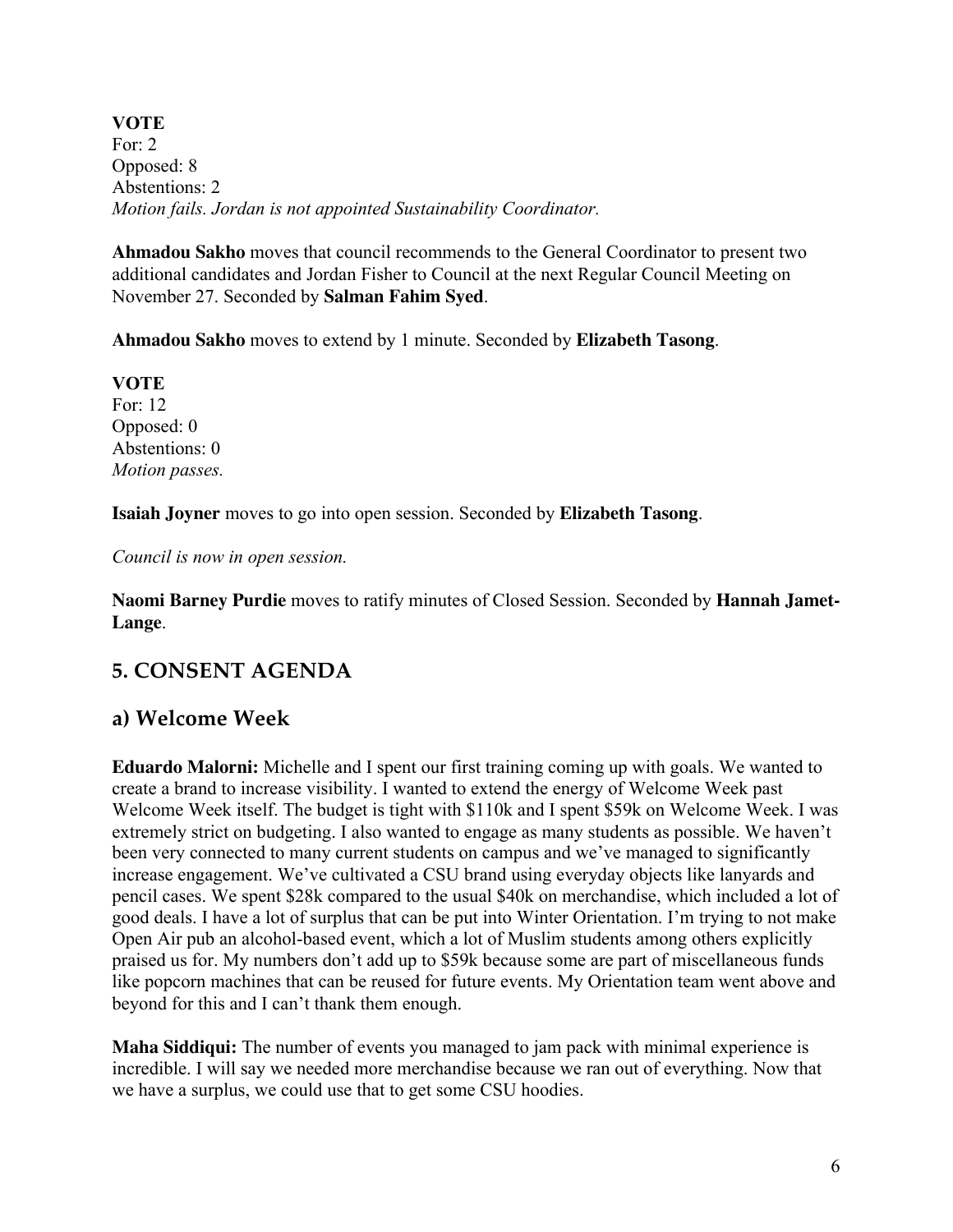**Eduardo Malorni:** I estimated merch based on expectations of who would come. But more people attended than expected. A lot of people were also unaccounted for, so the number is substantially higher.

**Hannah Jamet-Lange:** Did you go through sustainability committee to check the people who sponsored the event?

**Eduardo Malorni:** I completely forgot that. They should have gone through sustainability committee. That was a mistake on my part.

**Arad Andrew Banis:** Our job is to hold executives accountable. But I'd also like to congratulate you on your successes. As Fincomm, we were very surprised and impressed with your budget.

**Eduardo Malorni:** The \$59k budget might go up. But the school hasn't gotten back to me on some costs because they're very slow on that. It might increase.

**Esther Morand:** I'm very happy with the work you did. There's a current perceived hierarchy in the CSU. I'd just like to renounce that the idea of moving up from the role of receptionist to another role. We should address this as a council.

**Ahmadou Sakho:** Thank you on a good job.

**Isaiah Joyner:** To address Esther's concern, moving up was used in terms of how she's now working internally for the CSU. Congratulations to Eduardo.

**Victoria Pesce** moves to approve the report. Seconded by **Christiane Sakr**.

### **6. RETURNING BUSINESS**

### **a) Fee Levy Review Committee (James)**

**Chair:** I suggest to table this indefinitely since James isn't here.

**Victoria Pesce** moves to table Fee Levy Review Committee indefinitely. Seconded by **Ahmadou Sakho**.

### **c) September 18th Minutes**

**Arad Andrew Banis** presents the following motion. Seconded by **Victoria Pesce**.

*BE IT RESOLVED THAT* that the motion carried on October 9th, 2019 to adopt the September 18th, 2019 minutes be rescinded;

*BE IT FURTHER RESOLVED THAT* that amended September 18th, 2019 minutes be approved.

**Victoria Pesce** calls to question. Carries unanimously.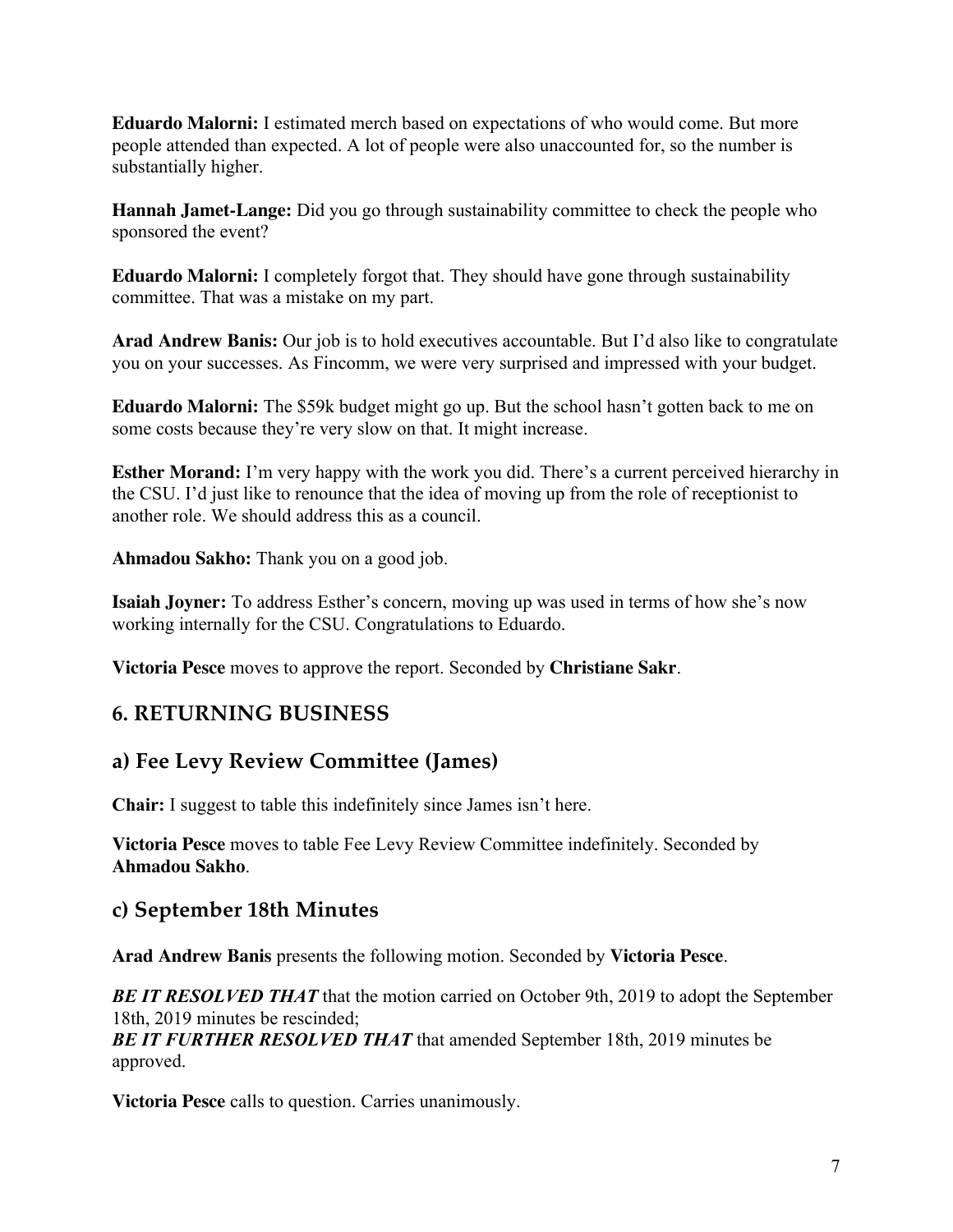## **d) Strategic Planning Update**

**Arad Andrew Banis:** I'm the current coordinator. I wanted to get into core issues including the turnover. We have short-term priorities that makes it easy to forget the significance of long-term priorities. Old priorities are easily forgotten. There's no real common definition on the purpose of the CSU, if there is it's not cohesive. It should be focussed and specific and agreeable to all. Because of this there are inconsistencies in decision-making. We need to stress the ability to guide discussions where it does not become an ethical debate. We're thinking of consulting with professionals on this matter. This process might only be finished by the end of our mandate. We need councillors is support of this.

**Victoria Pesce:** Thank you. We should move to the next point soon.

**Maha Siddiqui:** This is crucial. We need a clear and defined statement on what our vision is. How do you intend to consult councillors for efficiency?

**Arad Andrew Banis:** We have a preliminary process. This is a good starting point for discussion. We identified our stakeholders and we want councillors from the most possible committees to garner as many perceptive as possible. I will rack one by one to people, so that when it is presented to council it will not be a surprise.

**Maha Siddiqui:** We could make a google document for all councillors to state what committees they're a part of and what values they have.

**Naomi Barney Purdie:** What will you do with the Positions Book, if we all have common goals that we are attempting to go towards. Would it go to referendum?

**Arad Andrew Banis:** When talking about the Positions Book, I don't think we will have time to make a recommendation on it. At the moment, we do not know what the best use of it is, but it is really important.

**Elias Huckel-Fidalgo:** The Positions Book can be used to show where does the CSU stand on a point in general.

**Elizabeth Tasong:** Who did you reach out to for the stakeholders? Will they be making decisions, or will it be coming back towards the committee members for review?

**Isaiah Joyner:** The CSU is representation of all students. Does that mean a framework of different faculties, and will the CSU be a representation of all of those visions?

**Arad Andrew Banis:** It wouldn't make sense to blend different academic strategic plans. CSU could and would be a separate entity representing all the students?

**Isaiah Joyner:** Are we our own unique culture because we represent a unique culture? Or are we a complete sum? We can table this.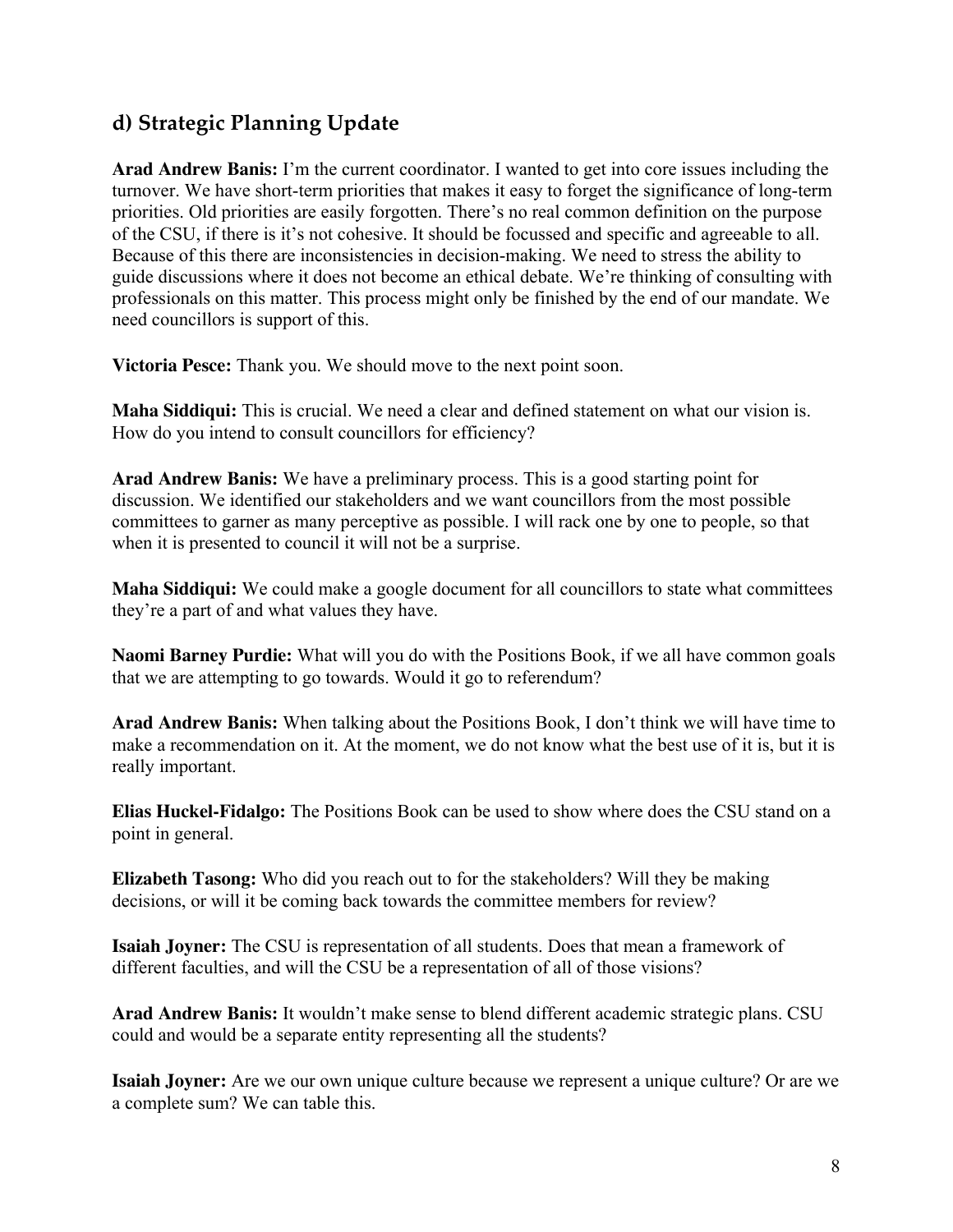## **7. APPOINTMENTS**

## **a) Finance Committee**

**Chairperson:** Some people have resigned from council and from committees. But the byelections are coming up, so I recommended tabling this.

**Arad Andrew Banis** moves to table all appointments to all standing committees. Seconded by **Victoria Pesce**. Carries unanimously.

**Arad Andrew Banis:** Because there's going to be new people entering council, and some current councillors are overwhelmed by current workload, I would recommend dropping a few seats.

**Isaiah Joyner:** After the by-elections, can we have more than the allocated seats?

**Chairperson:** There's always been 4 seats and that's not going to change. Since its by Standing Regulations, that can be notwithstood. Butt, that's for exceptional circumstances.

**Désirée Blizzard:** Is there a usual reshuffling of committees?

**Chairperson:** Not necessarily.

## **8. NEW BUSINESS – SUBSTANTIVE**

### **a) Student Endowment Fund Motion**

**Désirée Blizzard** presents the following motion. Seconded by **Salman Fahim Syed**.

*WHEREAS* the Student Endowment Fund's purpose is "to support student driven initiatives" consisting mostly of, but not limited to, capital construction and renovation projects. Such proposed projects shall benefit the entire student body. The Fund shall support student life initiatives and activities that support undergraduate and/or graduate students." (Standing Regulations, Chapter XI, Regulation 205)

*WHEREAS* there are only 4 lines of regulations regarding the distribution of the Student Endowment Fund (regulation 205, 206, 207 and 208).

*WHEREAS* the 2019-2020 fiscal year started with \$145,155.08 in the Student Endowment Fund.

*WHEREAS* Council has approved for \$28,547 for the Indigenous Student Parent Bursary Project, \$20,000 for the Solidarity Economy Conference, \$3,000 for the Post Secret project, \$20,000 for the Montreal Youth Summit and \$8,200 for the Mindful Project to come out of the Endowment Fund.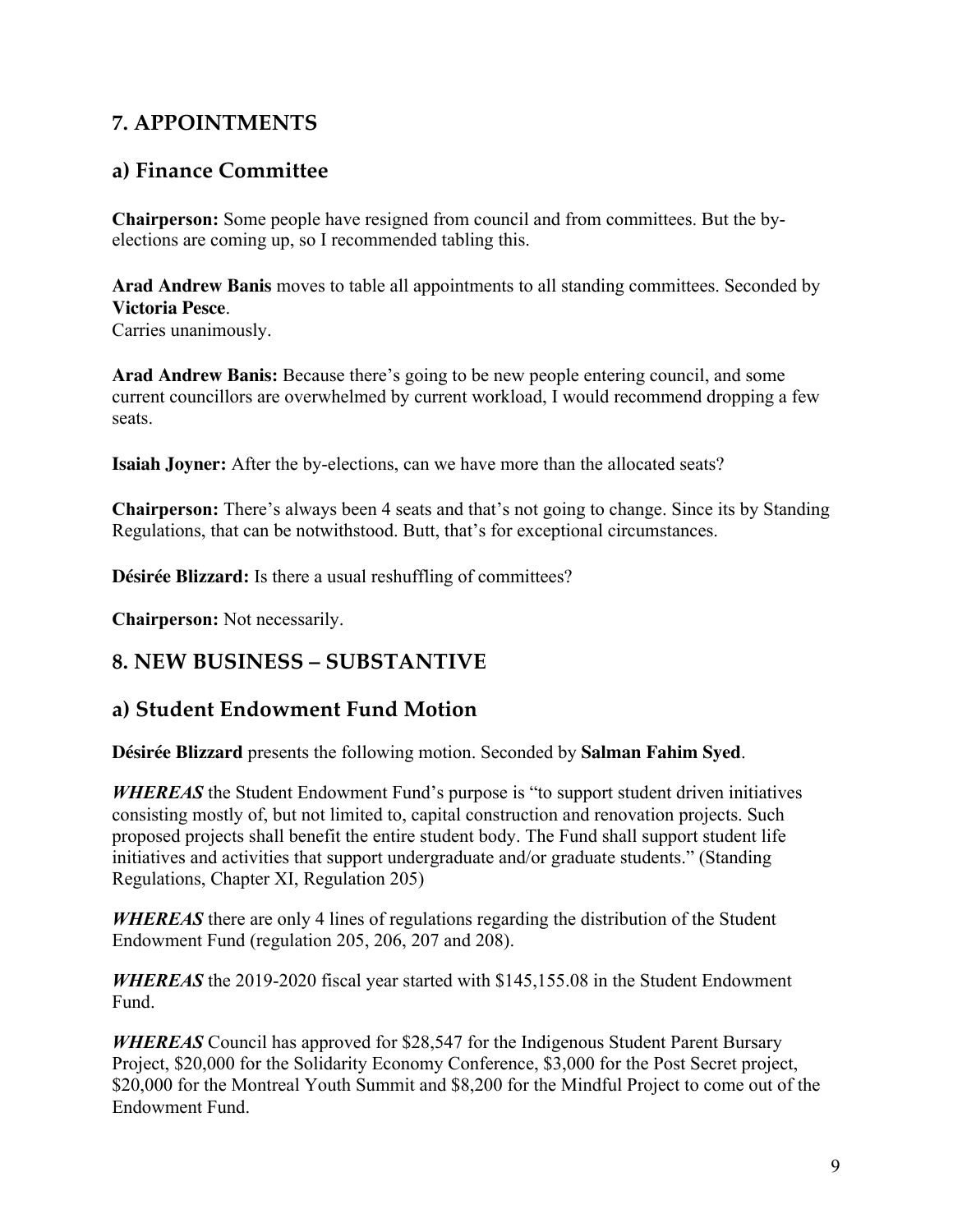*WHEREAS* this leaves \$65,408.88 left in the Student Endowment Fund for the remainder of the year. *WHEREAS* having students present projects to Council is not the most efficient way of granting funds and makes discussion and criticism more difficult.

**BE IT RESOLVED THAT** the Student Endowment Fund be closed until a policy is written detailing the process to access such funding.

**BE IT FURTHER RESOLVED THAT** this policy be written by the Finance Coordinator with the participation of the Finance and Policy committee.

*BE IT FURTHER RESOLVED THAT* this policy must be presented to Council by the second January GCM.

**BE IT FURTHER RESOLVED THAT** the budgetary impact of this motion is nil.

**Désirée Blizzard**: We don't have too much flexibility in the Operational Budget. So, when students ask for funding, our knee-jerk reaction is to point to the Endowment Fund. I don't want to exhaust that within our mandate. We should funnel these projects to the specific committees. We should have a diligent process where people come to Fincomm first.

**Naomi Barney Purdie** calls to question. Seconded by **Elias Huckel-Fidalgo**.

**VOTE** For: 9 Opposed: 0 Abstentions: 1 *Motion carries.*

## **b) Electoral Reform**

**Maha Siddiqui**: This is not a personal attack on any individual. Also, the way that this policy is shaped, it doesn't need to be passed through Policy because there's no budgetary impact. It just has to be ratified.

**Maha Siddiqui** presents the following motion. Seconded by **Victoria Pesce**.

*WHEREAS* this motion will bring incentives to hold students accountable for their actions; *WHEREAS* students have next to no information about candidates on election ballots; *WHEREAS* the elections are online; *WHEREAS* to include full transparency by the student union, on election ballots; **WHEREAS** to hold accountable students who overpass the CSU's regulations; *WHEREAS* this will ensure consequences for failure to follow current CSU Standing Regulations;

**BE IT RESOLVED THAT** previously cheated, disqualified or discharged members wishing to run for any CSU position must include a disclosure on their candidate/slate ballot about their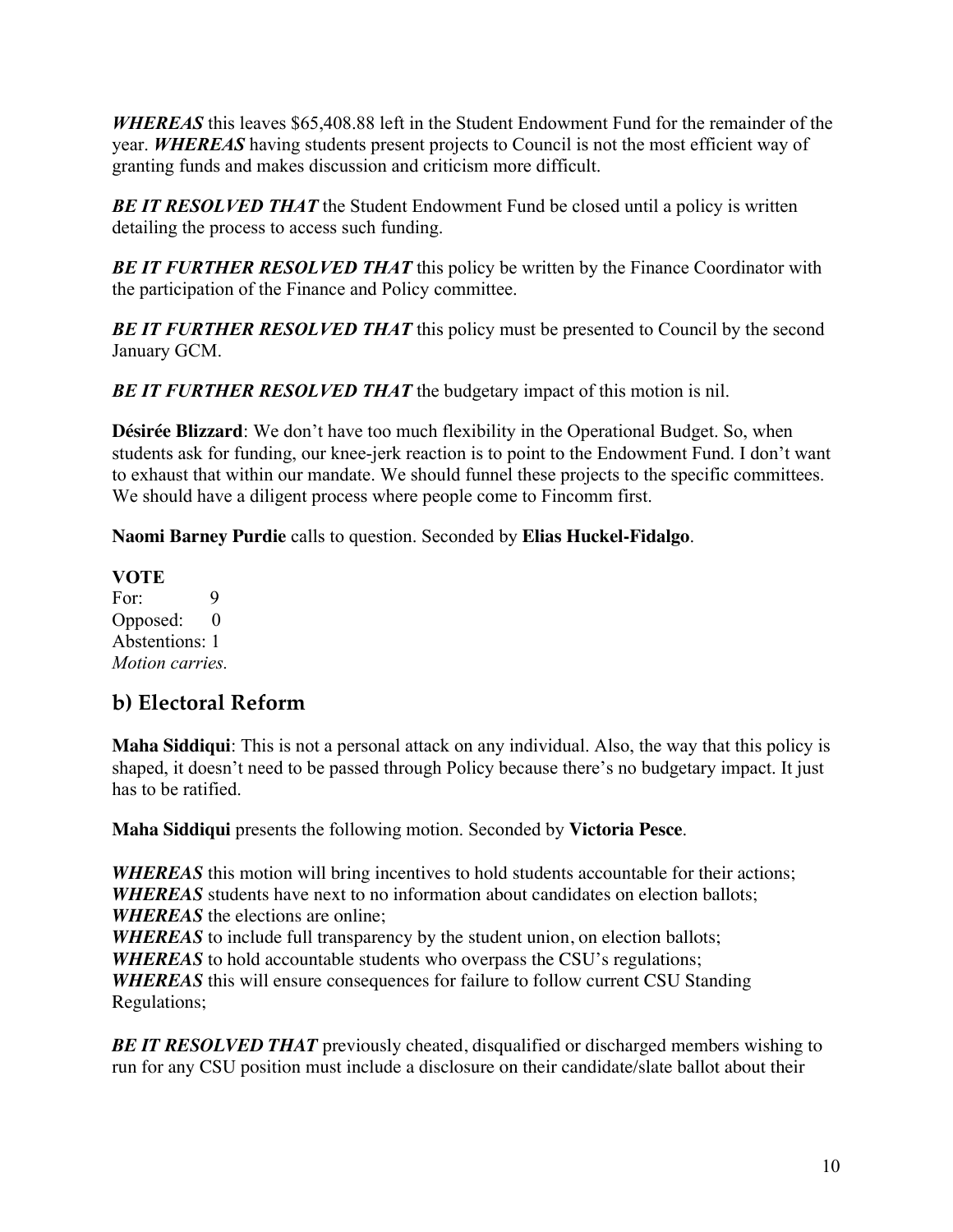offense(s), and the date(s) of the violation" for any and all elections concerning the CSU; **BE IT FURTHER RESOLVED THAT** this motion take effect immediately;

**BE IT FURTHER RESOLVED THAT** the budgetary impact of this motion is nil.

**Maha Siddiqui:** Transparency and accountability is something everyone ran for. As the Board of Directors, we are liable to protect students' interest above our own. CSU is a non-for-profit, we are a legal body and we have a responsibility. An omission of truth is a lie. This is not to shame anybody. This is about transparency, and students have a right to know who they're trusting. All friendly amendments are welcome.

**Marin Algattus:** Usually the CEO creates a punishment paper where people who have committed offences. And I think it's up the CEO to uphold that. Did you consult the CEO regarding this motion?

**Elizabeth Tasong:** I personally spoke to the CEO about this.

**Salman Fahim Syed:** This motion isn't a personal attack.

**Chairperson:** Yeah, this is for future use.

**Chris Kalafatidis:** There's already a punishment for those who are disqualified where they can't run for another year. The judicial board only made this exemption for now. This policy is redundant because it only applies to one person. This is an attack on that one person. The punishment is already in the Standing Regulations. This was made to shame people. This targets a situation that won't ever happen again.

**Chairperson:** There are different punishments for various offences.

**Isaiah Joyner:** I understand the principle of the motion is to allow people to be informed. There are different ways and reasons to get disqualified. I think there are better ways to get awareness.

**Ahmadou Sakho:** The elections have been abused many times in the past, including people who have been victims of conspiracy. If we instate this measure, we must be aware that some disqualified people are also victims. If the media doesn't disclose this, we should inform students, but it has to be done in a way that's tasteful. This motion should definitely be amended.

**Eduardo Malorni:** This motion isn't clear enough to me. I would say we should take the time before the next election to present this. Councillors wrote a letter to the Link; That and the fact that this is election week makes it sound and look personal. I don't care about that aspect of it, but I think this should be clearer and more tasteful.

**Victoria Pesce:** This only happened to one person. To state that this is a personal attack is a stretch. We need to be transparent with what happened in the past. This motion is to improve transparency.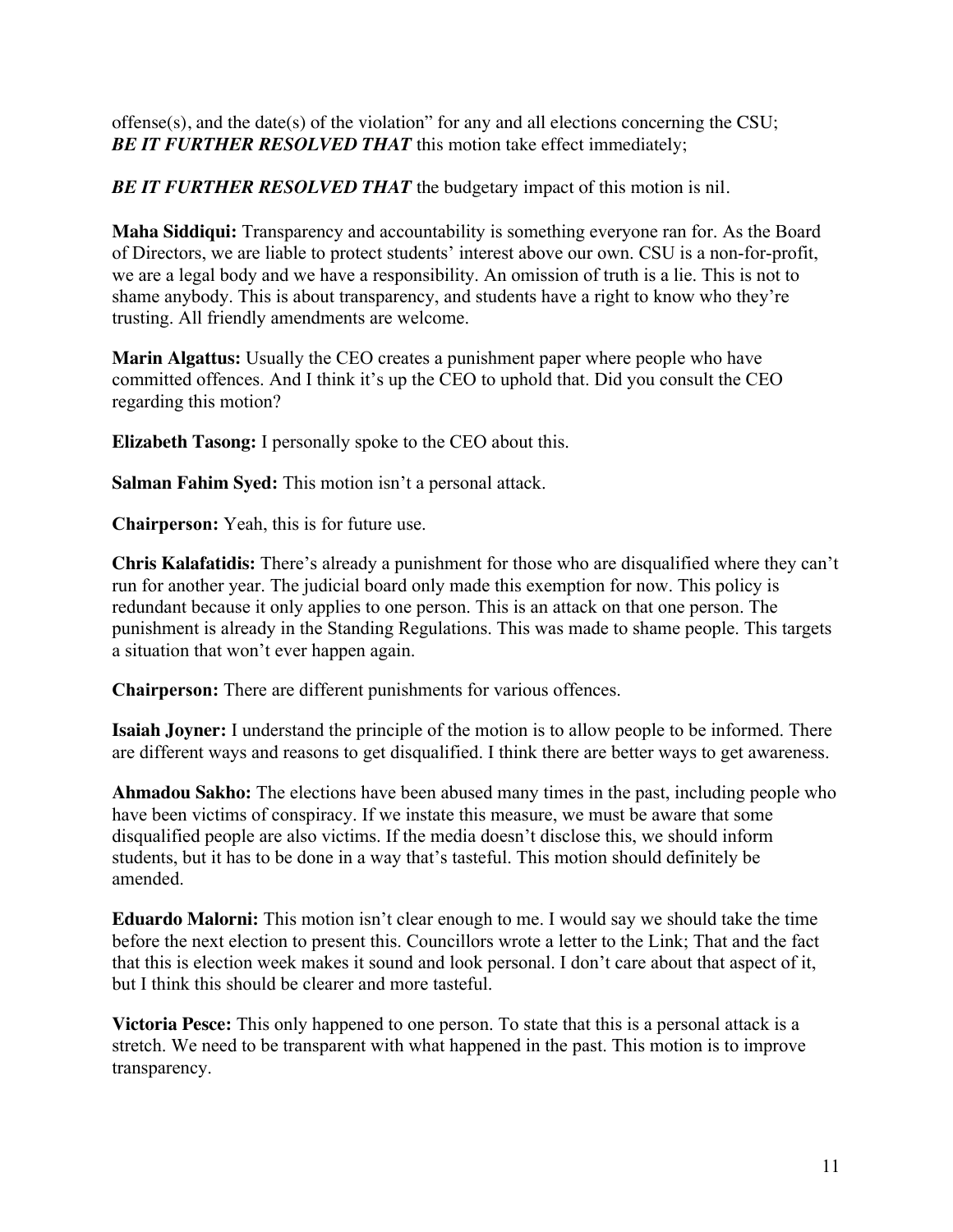**Patrick Quinn:** I'm hearing small minute policy issues that could be talked about in Policy. There's going to be a meeting after the by-elections so I'm confused. There are structural issues in this motion. This looks like a change in SR and requires a lot of amendments. This would require a ⅔ majority. I'm here to debate this but I recommend this not be passed here.

**Elizabeth Tasong:** I agree we need larger electoral reform. This isn't a personal attack. Saying that this happened to one person makes it reason enough to make this a thing. What happened, happened. People should know the facts. I'm one of the councillors who edited that letter and I don't see how that's a problem. This is about policy change and about things that have happened in JB and CO. This isn't about a person, it's about structure.

**Salman Fahim Syed** moves to refer this to Policy by 27 November. Seconded by **Elizabeth Tasong**.

**Salman Fahim Syed:** There are nuances to disqualifications and the policy should reflect that.

**VOTE** For: 12 Opposed: 1 Abstentions: 0 *Motion passed.* 

**Isaiah Joyner:** When we do this reform, there should be a more general application of the laws. There should be consistency.

**Salman Fahim Syed:** I want Policy to make this meeting public, so all councillors have a chance to contribute ideas.

**Patrick Quinn:** The rough draft about this is for there to be a fine, a warning and then a disqualification. That's too harsh. We want to instate a penalising system. The rules need to be reformed.

## **c) Discretionary Fund Documents Approval**

**Celeste-Melize Ferrus:** There's a position about Ubers. I got an Uber. I have a couple of Ubers from Loyola. It all adds up to a \$134.65.

**Désirée Blizzard:** I don't think it's an actual policy.

**Celeste-Melize Ferrus:** On Friday we have a meeting for that. But I wanted this for transparency.

**Maha Siddiqui:** How much is in discretionary?

**Victoria Pesce** moves to approve. Seconded by **Elizabeth Tasong**.

**Arad Andrew Banis** moves to add an amendment: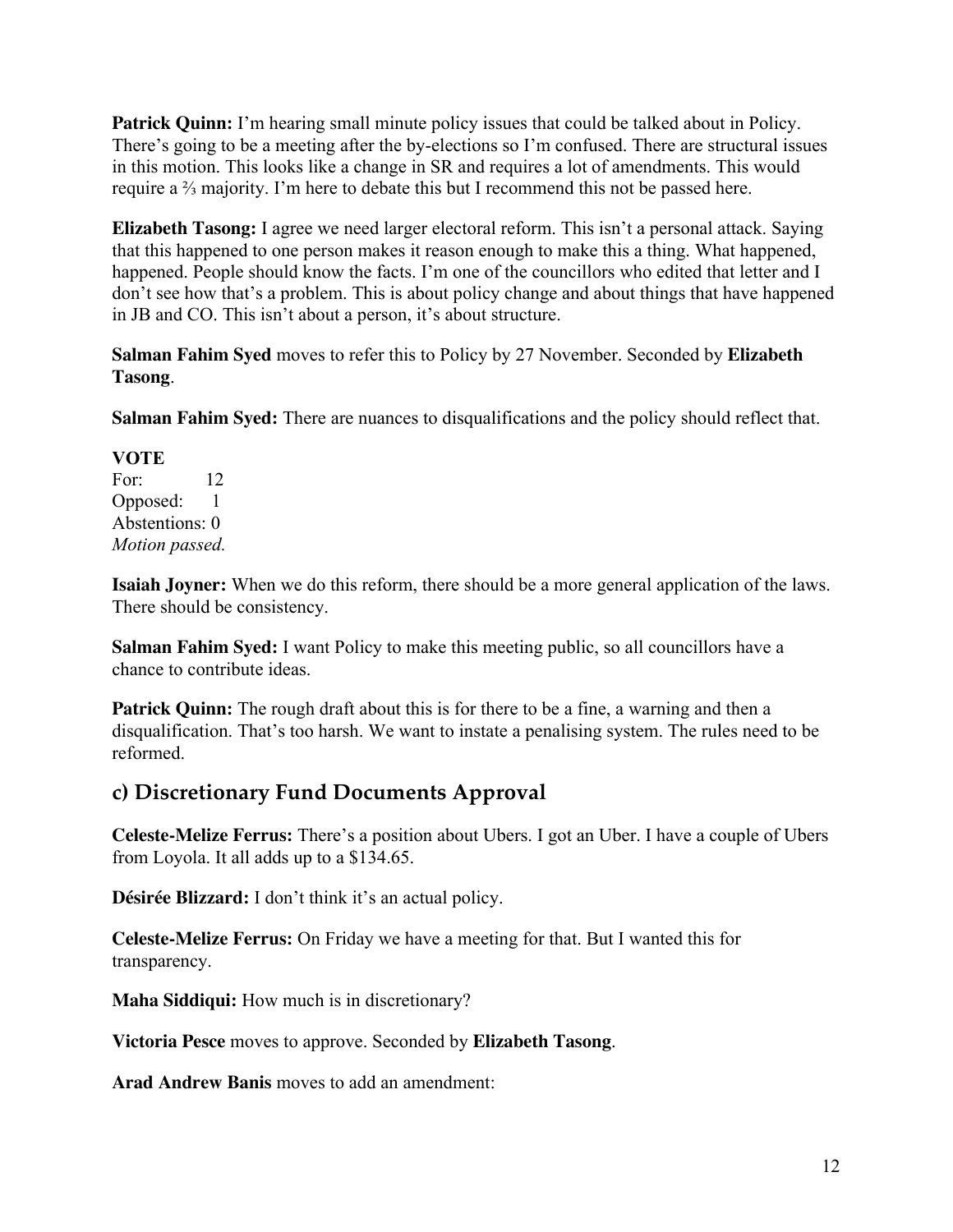*BE IT FURTHER RESOLVED* that the budgetary impact is \$135.64 out of Loyola discretionary. Seconded. Opposed by **Esther Morand**.

**Esther Morand:** I'm fine with using this for that, but I don't want this to happen again. I'm strongly against Uber. We need to write a policy on that.

**Salman Fahim Syed:** Is there a policy against Uber?

**Désirée Blizzard:** No

**Salman Fahim Syed:** I don't think we should discuss this, if it's not a policy. Melize brought this in good faith.

**Celeste-Melize Ferrus:** There's nothing to get out of Loyola. I called taxis but they didn't want to drive me. I tried to find alternative methods at Loyola.

**Désirée Blizzard:** It was controversial in the past. We can vote on it. If people are willing to use it in the meantime, it's okay.

**Patrick Quinn:** Desiree and I are working on the finance policy right now. If council wants this, we can bring this to council.

**Ahmadou Sakho** calls to question. Seconded by **Maha Siddiqui**.

**VOTE**  For: 11 Opposed: 0 Abstentions: 2 *Motion carries.*

**Celeste-Melize Ferrus:** What's the difference between Finance and Sustainability policies?

**Désirée Blizzard:** Yours is more of a sustainability focus. There's a lot of overlap. We can add yours to finance.

### **c) Academic & Advocacy**

**Hannah Jamet-Lange:** It was fairly short, and it didn't mention what happened behind the divestment decision. I would appreciate if this could be more specific.

**Naomi Barney Purdie** moves to approve report. Seconded by **Salman Fahim Syed**.

**VOTE** For: 12 Opposed: 0 Abstentions: 1 *Motion passes.*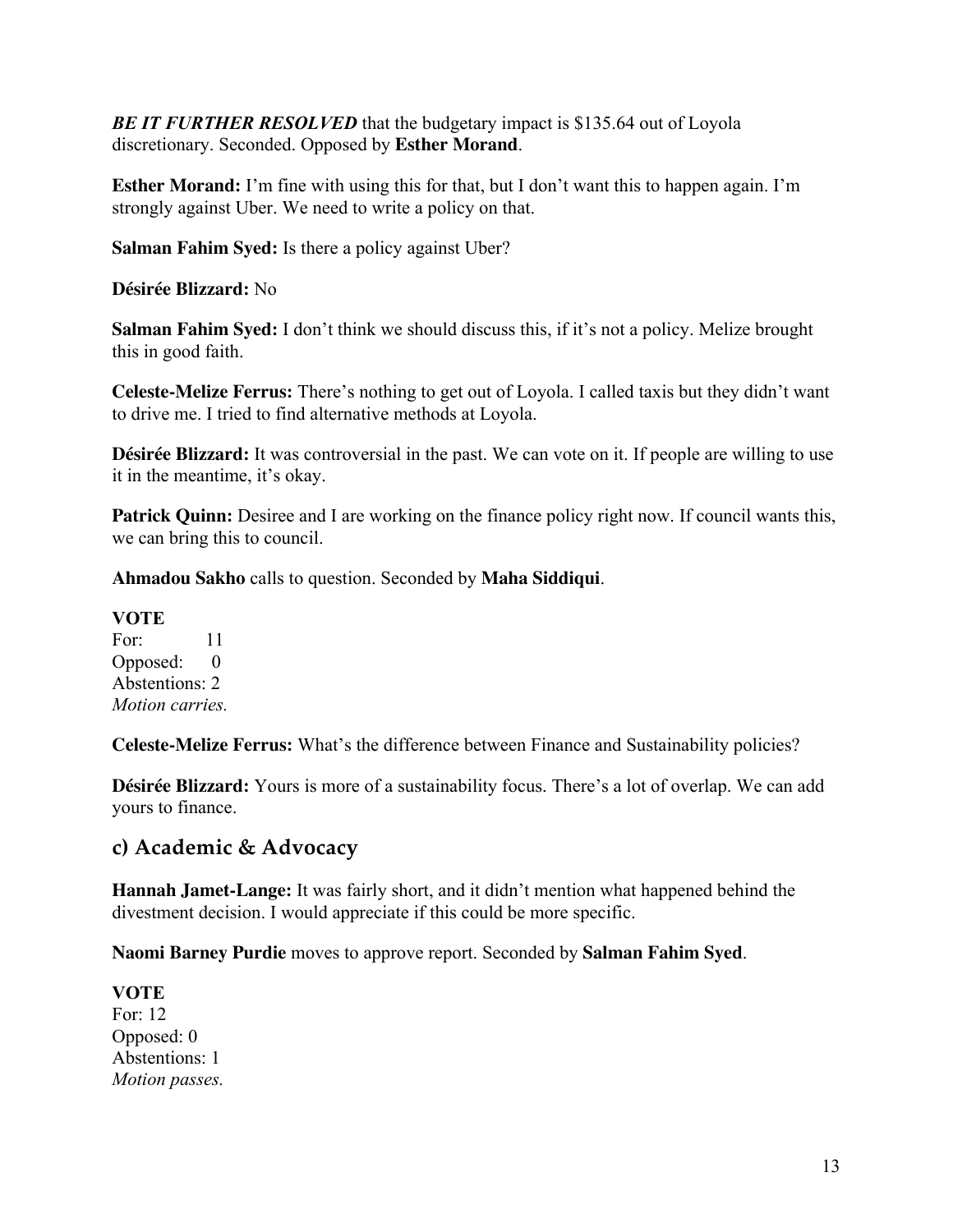## **d) General Coordinator**

**Hannah Jamet-Lange** presents the following motion. Seconded by **Esther Morand**.

*WHEREAS* Standing Regulation 397 requires executives to submit reports to council within 5 days prior to regular meetings of Council, unless excused for exceptional reasons by the Council;

*WHEREAS* Position 11.1.2 mandates the CSU to "actively support affordable, sustainable and studet-run food service initiatives on campus [Adopted in the 2013 General Election]";

*WHEREAS* Chris Kalafatidis, the General Coordinator, failed to submit their report by the prescribed deadline;

*WHEREAS* no exceptional reason was provided justifying excusal for missing the deadline;

*WHEREAS*, Chris Kalafatidis included in their report to Council their work as an individual student on the Online Opt-Out referendum campaign in the description of their work as General Coordinator in their late report;

*WHEREAS* the position of General Coordinator is the chief spokesperson of the CSU;

**BE IT RESOLVE THAT** the council formally warns the GC that their individual referendum campaign is not part of their mandated responsibilities as an executive of the CSU and therefore does not constitute a valid reason for failing to submit their report within the prescribed timeline;

*BE IT FURTHER RESOLVE THAT* \$100 will be deducted from the General Coordinator's next paycheque as prescribed in Standing Regulation 397 for failure to submit their report on time.

**BE IT FURTHER RESOLVE THAT** the budgetary impact of this motion is \$100 less than budgeted.

**Hannah Jamet-Lange:** This was sent less than 24h before council.

**Chris Kalafatidis:** I submitted it on Saturday.

**Chairperson:** I email council once I have all documents.

**Hannah Jamet-Lange:** Student money is going towards this. I don't think this is acceptable. If a referendum question is taken up as an individual separate from the role of executive, it makes a huge difference if you're being paid for that. This is not part of the mandate.

**Chris Kalafatidis:** All of you approved my work plan. You can't dock \$100 after approving that. You can change that but not dock my pay. Maybe I should've posted it on Facebook, but it wasn't me being irresponsible. I don't think my pay should be docked. I think this is unfair.

**Naomi Barney Purdie:** I'm usually one to not dock paychecks. Late reports are something that are occurring a lot with this team. I want to stress the importance of punctuality. I think this is a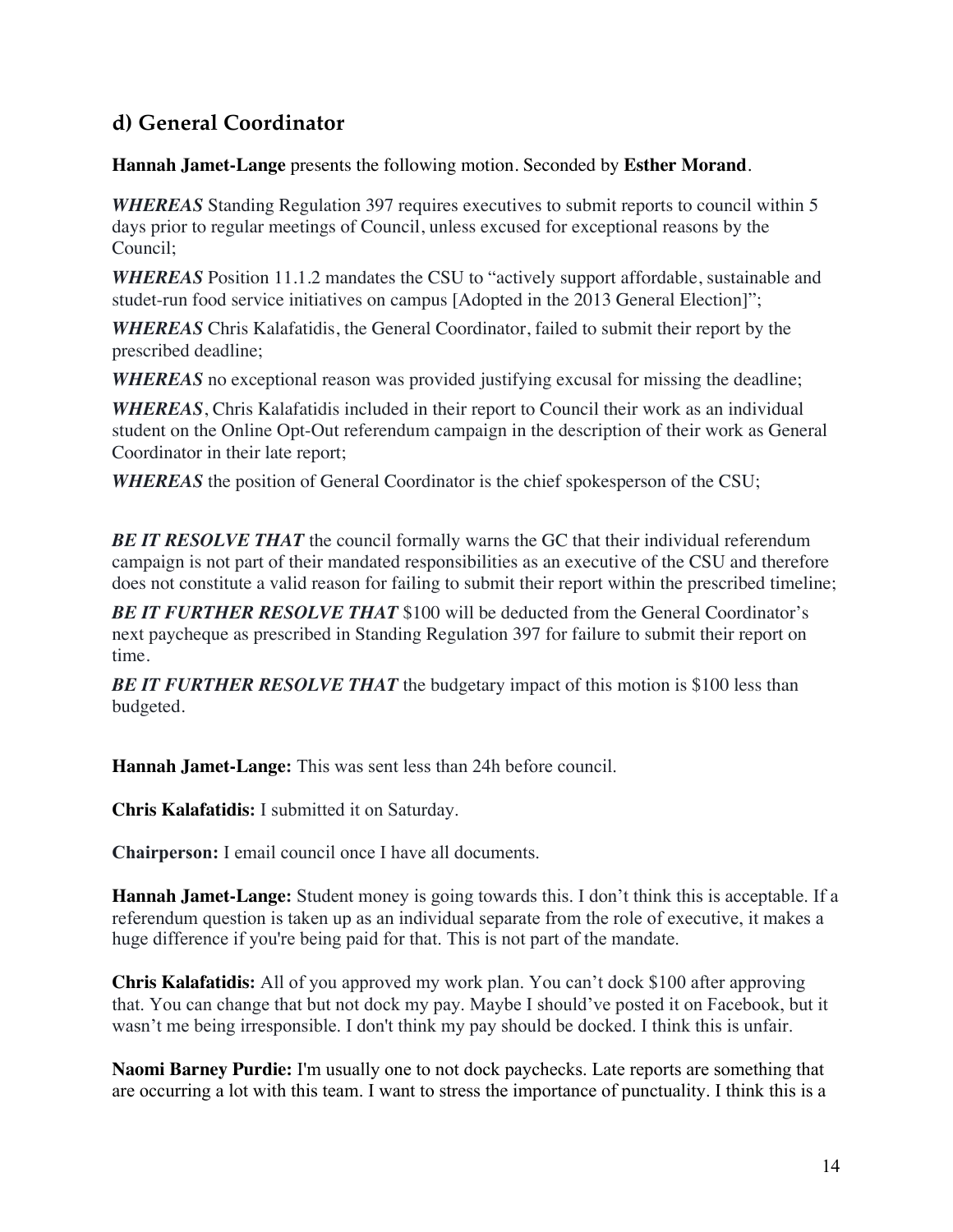formal warning to take us seriously. We're not paid, you are. It's also disrespectful that executives are leaving the room back and forth during this meeting

**Patrick Quinn** moves to amend for him to get docked \$100 as well. Seconded by **Esther Morand**. Opposed by **Arad Andrew Banis**.

**Patrick Quinn:** I think it's unfair to single out one executive if others have also submitted documents late.

**Chairperson:** Is this friendly?

**Jane:** We would often get late reports from executives. We never docked people's pay and while it's in the SR, it's important to inform executives of the enforcement of those rules. Maybe council could amend this motion to be a warning.

**Arad Andrew Banis:** I sense the frustration. I would rather an incomplete document file, than a consistently late one. But this is ridiculous. We shouldn't let this pass. I'm with the sentiment of this motion but not with the docking of the pay right now.

**Chris Kalafatidis:** I think this sets a double standard. How many times have we excused a councillor? But for councillors, its fine? I'm fine with that lateness, these are intense meetings. I did my report less than 24hours later. I don't think I should have my pay docked.

**Isaiah Joyner:** A lot of lateness would stop if the deadline is extended to 23h59.

**Chairperson:** It's a by-law. Also, if you submit things at midnight, that means I need to stay up until 3am.

**Isaiah Joyner:** We all have to be better. But for this time, this should be a hard warning.

**VOTE** (amendment) For: 4 Opposed: 6 Abstention: 3 *Motion fails.*

**Salman Fahim Syed:** We should stress that executives send documents on time, and we shouldn't send them on social media. We should pressure all executives, not just one. The executive acted on something we already agreed to and so I'm unclear on what the spirit of this motion is.

**Arad Andrew Banis** amends the question to the following. Seconded by **Ahmadou Sakho**.

*BE IT FURTHER RESOLVED THAT* the executive team be formally warned that future instances of late reports will be penalised understanding regulation 397. BIFR budgetary impact is nil.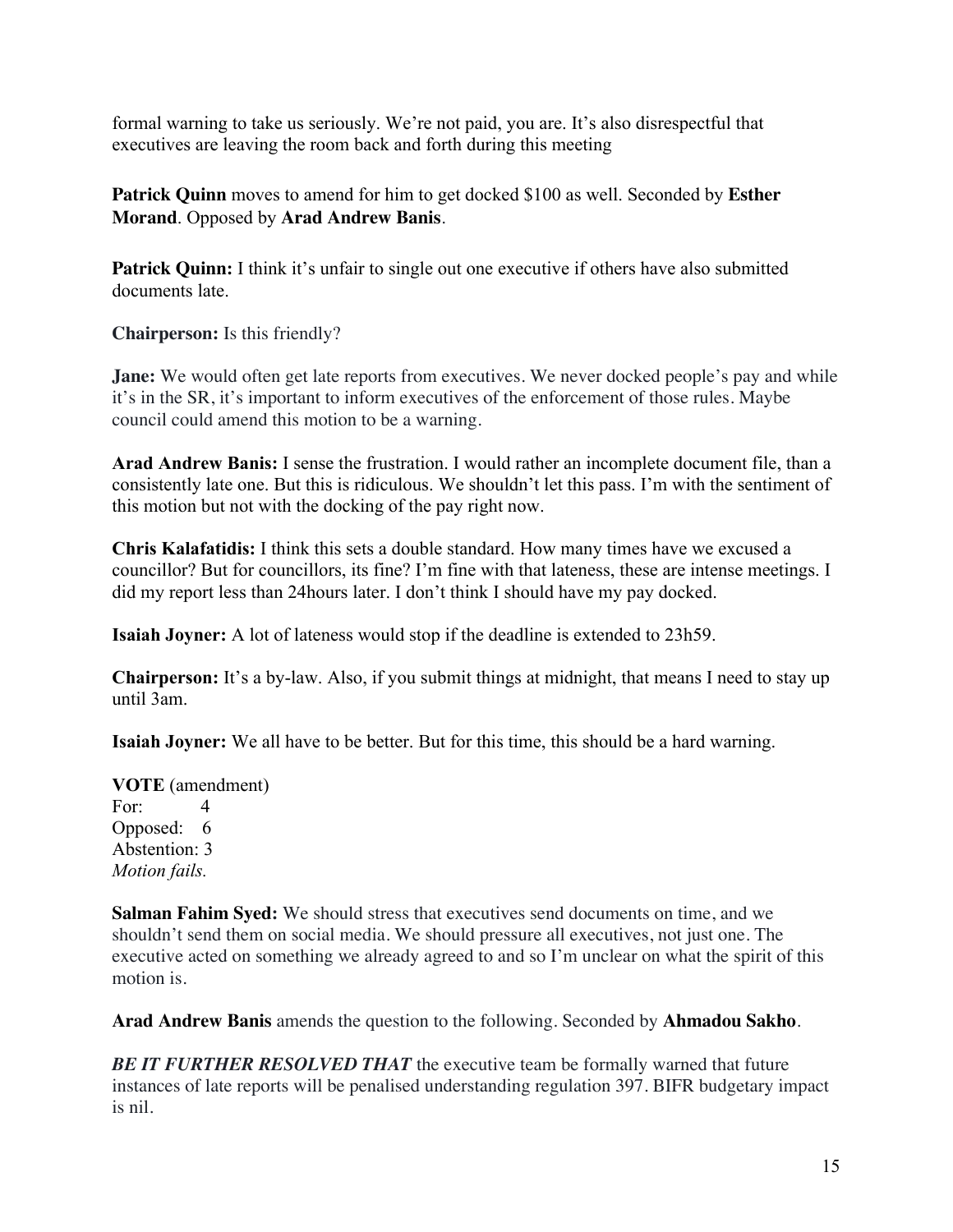**Esther Morand:** There's a big problem regarding lateness. For committee meetings especially, and I don't have the time for that. Executives have a job and they should show up.

**Chairperson:** This is very appropriate for Business Arising.

Approved unanimously.

**Salman Fahim Syed**: This is for one executive

**Chairperson:** No, it's for the executive team.

**Jarrad Haas:** I say send a warning first.

**Désirée Blizzard:** I appreciate the forgiveness when I have done that on the day, but I can acknowledge the double standard.

**Victoria Pesce:** This wasn't a personal attack on Chris. I've continually said that we should enforce that rule. Councillors are not paid to be here; Executives are. Its harder to excuse you. I feel like there's been no differentiation between councillors and executives.

Patrick Quinn: I'm fine to be warned. But there are several councillors on committee who also don't show up. I don't like this double standard.

**Jarrad Haas** moves for an extra 15 minutes debate. Seconded by **Esther Morand**. There are oppositions.

#### **VOTE**

For: 3 Opposed: 6 Abstentions: 4 *Motion fails.*

#### **VOTE**

For: 12 Opposed: 0 Abstentions: 0 *Motion carries.*

**Jarrad Haas** moves to extend council by 30 minutes. Seconded by **Ahmadou Sakho**.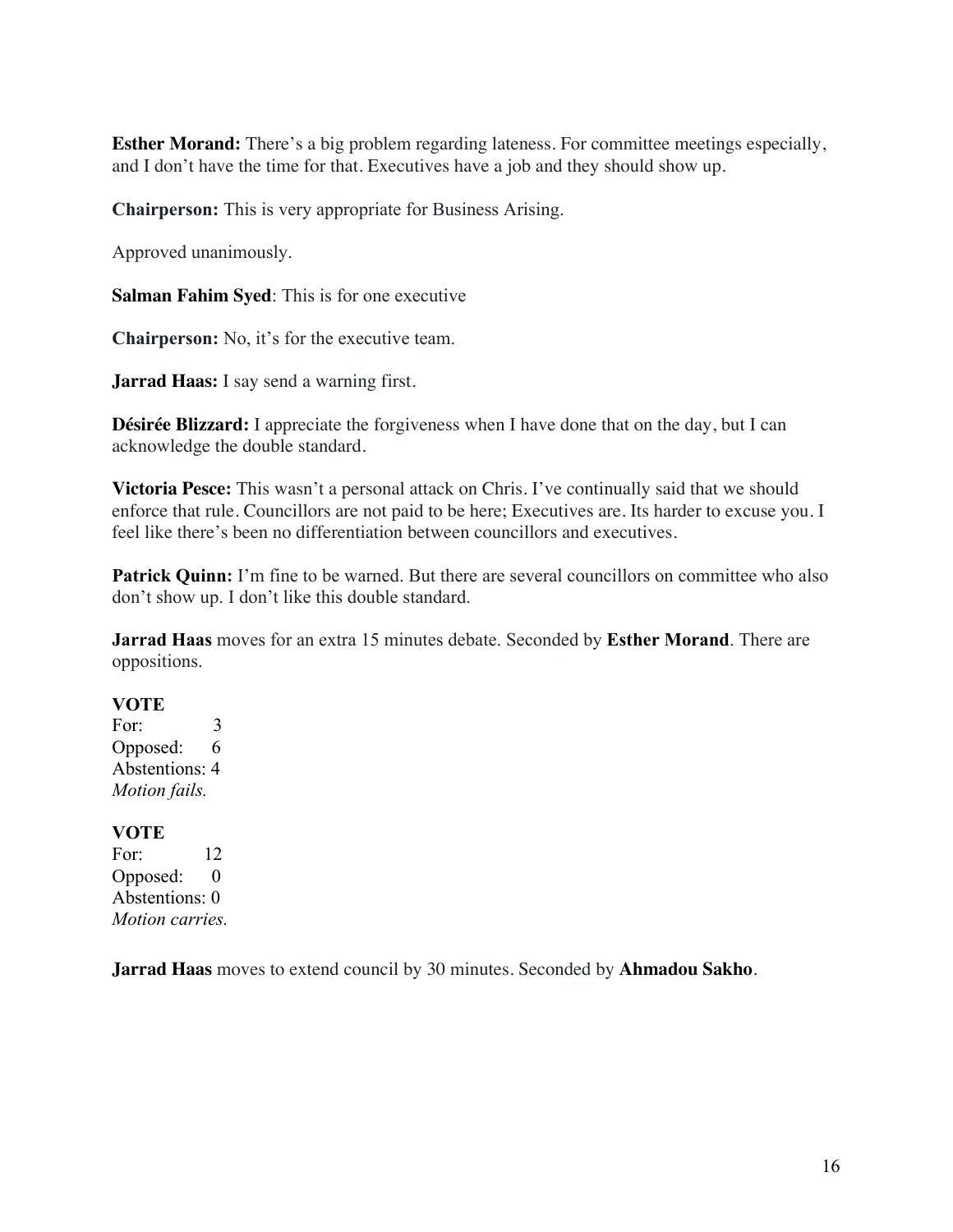## **9. NEW BUSINESS – INFORMATIONAL**

## **a) Systemic Discrimination**

**Isaiah Joyner:** I was working with LIC on a brief to send to City Hall on Monday on Systemic Discrimination. It touched on Bill 21 and different racial profiling systems. We had specific demands. Generally receptive.

**Elizabeth Tasong:** I read what you submitted, it was very detailed and informative. These are the types of things I enjoy hearing on council.

**Maha Siddiqui**: I'm really proud as a member of BIPOC to see these actual solutions and recommendations. There's actual policy recommendation. To see that students have actual impactful conversation is great. That's why we're here.

### **b) Divestment**

**Patrick Quinn:** Concordia is planning to divest by 2025. I want to thank many people. It's been a movement since 2008. There are a lot of students and organisations involved in this and I want to shout out to them. I'm very happy that this happened. With the climate emergency, it's important for Concordia to be a leader and the university has been exemplifying that recently.

**Celeste-Melize Ferrus:** Is there a reason why it takes six years to shift money?

**Victoria Pesce:** Ask the finance coordinator.

**Jarrad Haas:** This is going to go down as one of the most historical achievements in CU history. This is huge and we should all be proud to call ourselves Concordian today.

**Arad Andrew Banis:** Do you know what the next steps are for accountability?

**Patrick Quinn:** There's JSEC. It's up to the people who sit on that. I'm not involved in that process. That's the extent of my expertise. The next step is monetary.

**Arad Andrew Banis:** It's out of our hands?

**Patrick Quinn:** Yes. Desiree is on JSEC so she can give updates.

**Désirée Blizzard:** Its good faith on the school. They will not back out.

**Hannah Jamet-Lange:** This is amazing. We definitely need to make sure there's transparency on how this is being done and that the university follows the plan. Also, the university needs to do more than that.

**Jane:** It's not over. This is just the beginning. Concordia's money is still being invested in a bunch of military industrial complex things. Divesting from these sources must continue.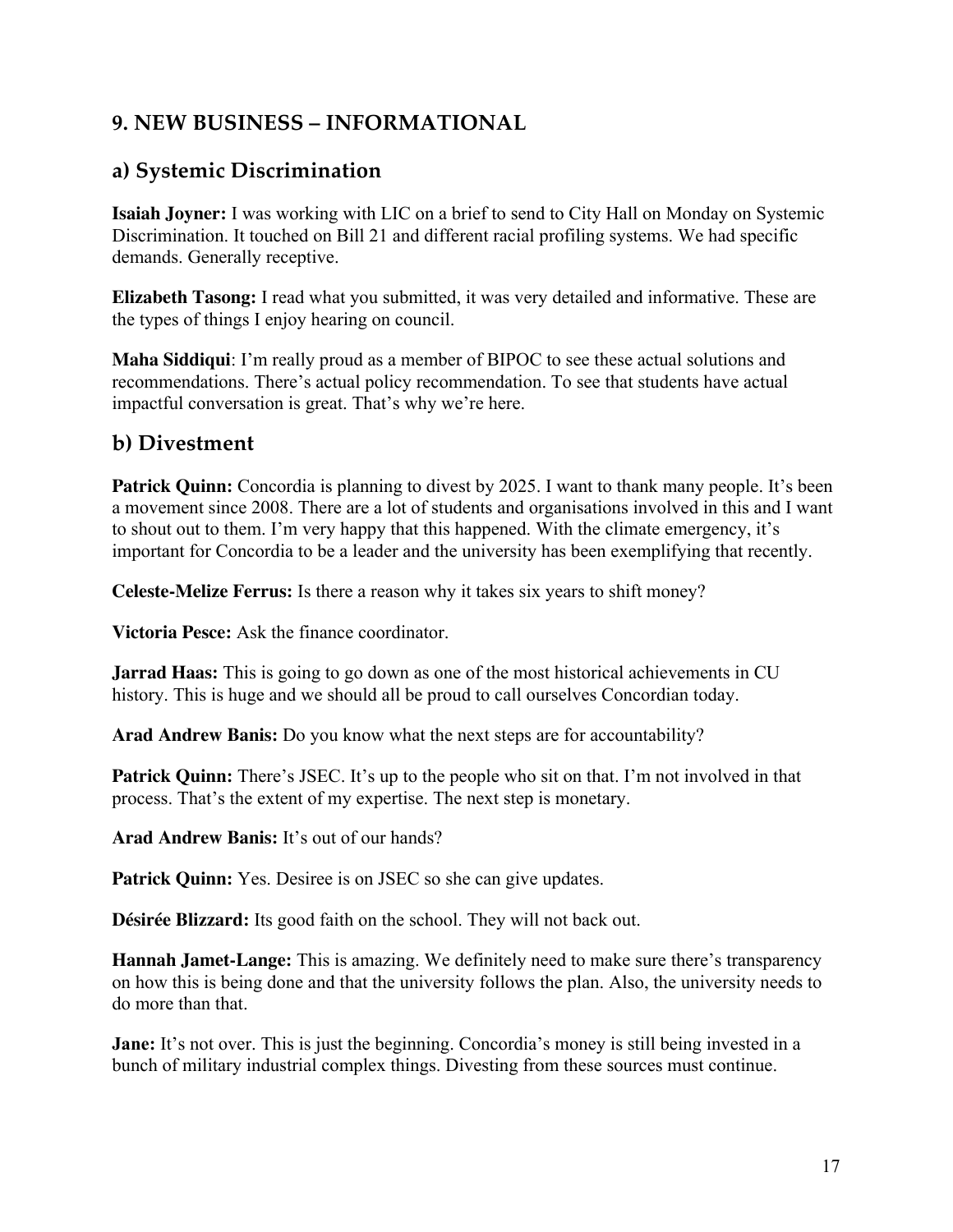## **c) PEQ Changes**

**Patrick Quinn:** It's an accelerated programme for International students to become permanent residents. It affects thousands of CU students. We were monitoring it closely. While they have backed down right now, they're probably going to come back with a similarly hurtful policy.

## **10. QUESTION PERIOD & BUSINESS ARISING**

**Esther Morand:** I was at the library senate meeting and if anyone wanted to know what happened?

**Victoria Pesce:** We'll come see you.

**Chairperson:** You can submit reports to council.

**Patrick Quinn:** You guys warned us on documents. I get everyone is a volunteer but when I need councillors to show up, they don't. If we hold executives to those standards, we need to hold all of you there also.

**Salman Fahim Syed:** We are all here working for students on our own will. We were elected. We need to respect each other. We are volunteers and we all agreed to do this. Executives are paid but they are also students.

**Naomi Barney Purdie:** I'm not for docking pays. I'd like to warn executives that you are required to be here from beginning to end. Thank you so much for the kombucha but you can't just leave. We had to postpone the agenda for half the meeting. You need to be here. Its disrespectful.

**Jarrad Haas:** Committees not meeting is because of schedule clashing. That's my experience. Today I was late and you guys didn't have to excuse me. We could start enforcing that. There should be consistency.

### **11. ANNOUNCEMENTS**

**Chairperson:** Chair's email is for institutional memory so it's good to send the emails to the chair email. About sending out documents on Friday and Tuesday, I used to send documents as I received them. So now, I send one on Friday and then one on Tuesday. We can talk about getting a google drive.

Room hums in enlightenment.

**Chairperson:** Next week I will be away. I won't be in Canada on Friday so if the room is amendable to having an extra day, on Saturday. You could receive them Saturday.

**Celeste-Melize Ferrus:** We had the Loyola event and I was happy.

**Isaiah Joyner:** Poetry night and sustainability went great.